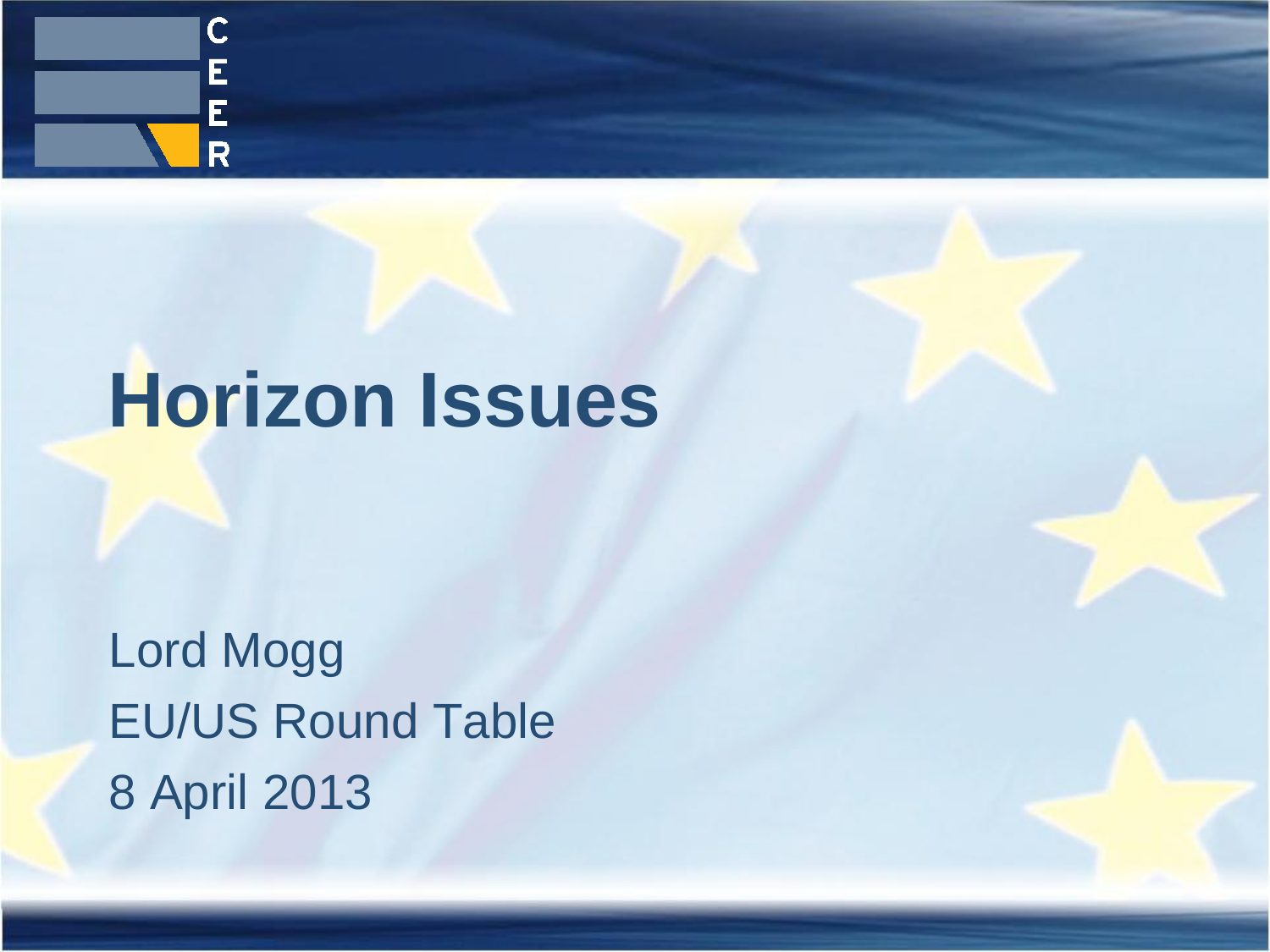

### **What are 'horizon issues'?**

- Regulators need to look ahead to see what issues are likely to hit them in future.
- 'Near future' might be a time horizon of within the next 5 years.
- We should listen to others to see what they think is coming down the track.
- What follows is a list of possible horizon issues.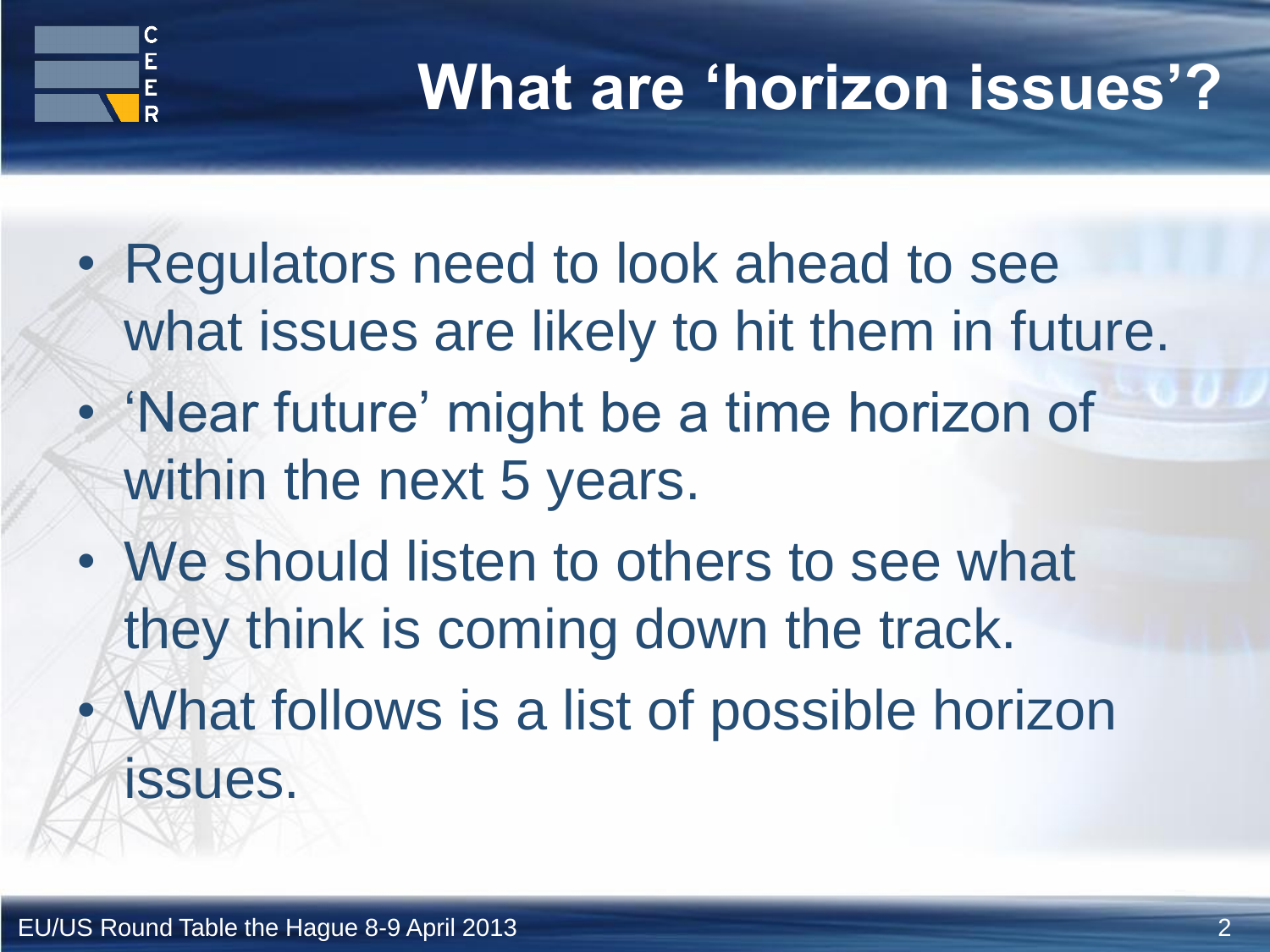

## **Innovation and R&D**

- Recently we have begun to witness a step change in the technology of electricity and gas networks
- Smart grids and smart meters will transform the involvement of the demand side
- New power generation technologies are replacing old thermal plant

• Regulators have to find ways of addressing the growing level of uncertainty of what investments are needed for the future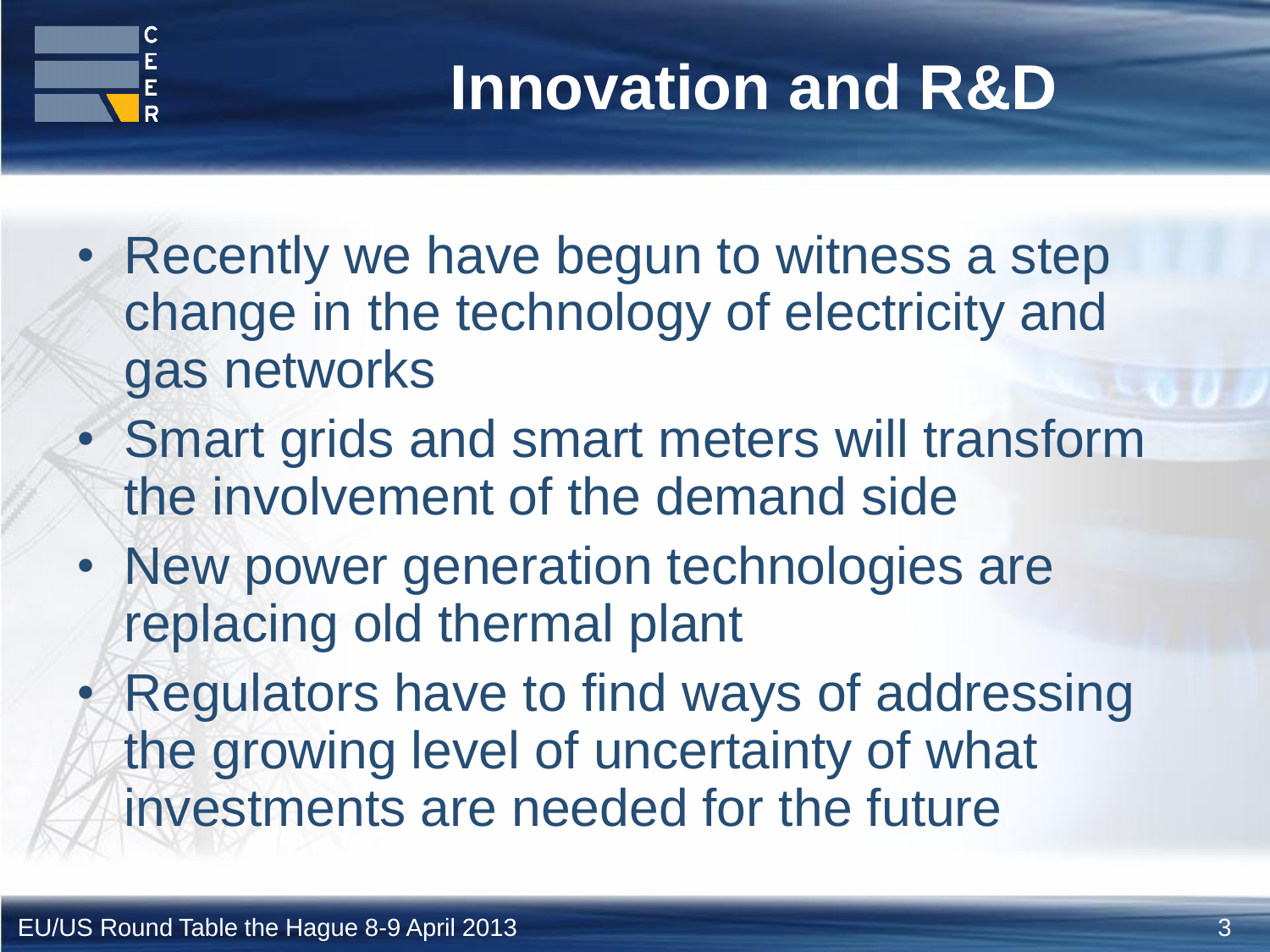

## **Data Management**

- Smart grid technology and smart meters will produce a deluge of new information
- How do we ensure that distribution companies utilise this data to manage their networks more efficiently?
- Should other market participants be able to access the data so that they can offer customers new services?
- How can the data be protected?
- What role for energy regulators beyond the operations of the regulated utilities?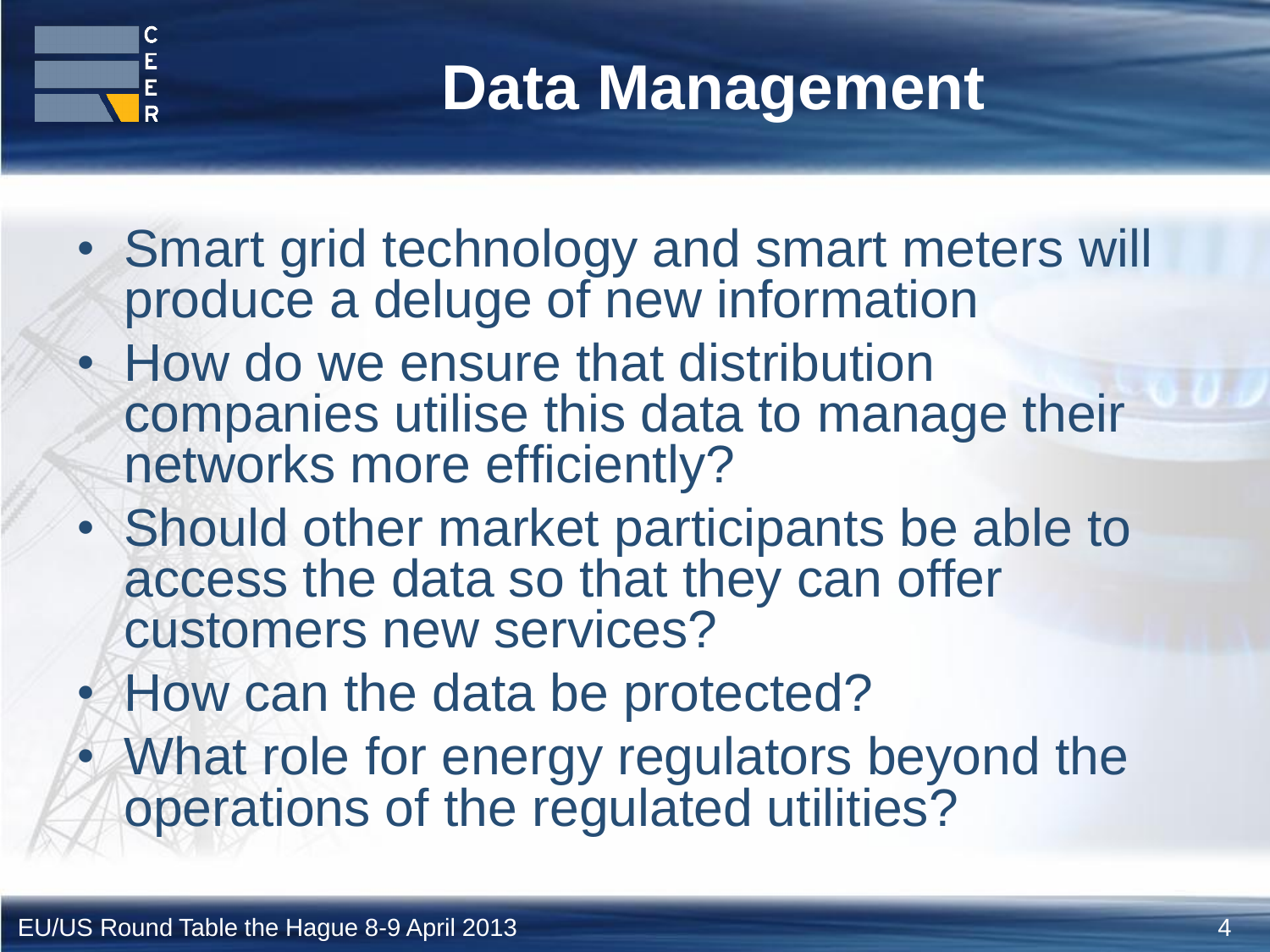

# **Major Sectoral Interrelationships**

- We see greater interactions between power, gas, water and even oil and heat, particularly as power generation technologies and fuel sources change
- In many countries, the regulation of energy is undertaken by different entities from that of other utilities
- Who is watching these interactions? Should we worry about this?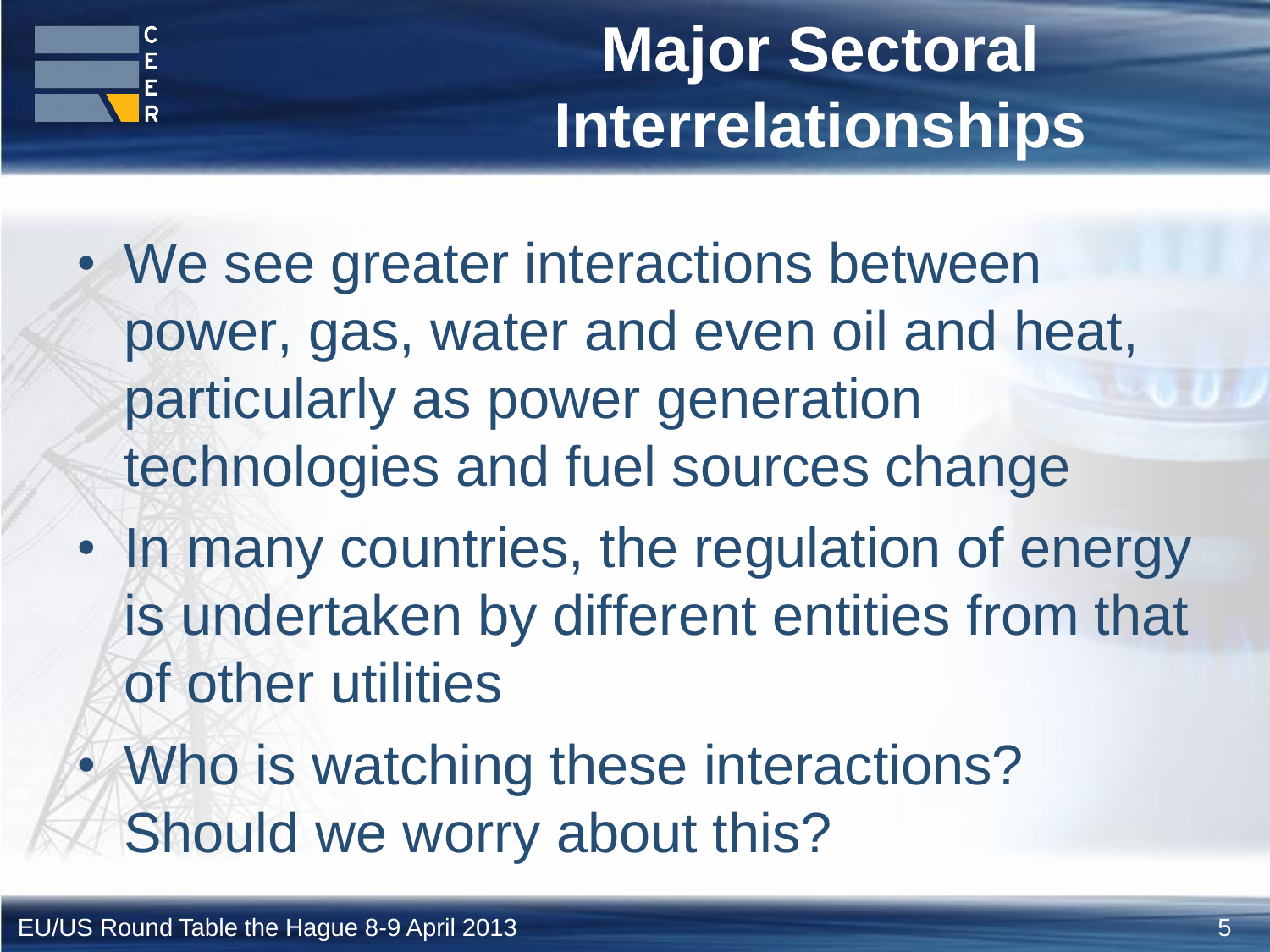

## **Future Stability of Energy Companies**

• Pattern of energy production is changing:

- Shale in US has boosted gas
- Climate change in EU is reducing gas
- Fukushima reduced nuclear
- Growth in energy efficiency potential
- These factors could undermine the financial position of some energy companies in future • Will regulators need to act to ensure essential services continue to be provided?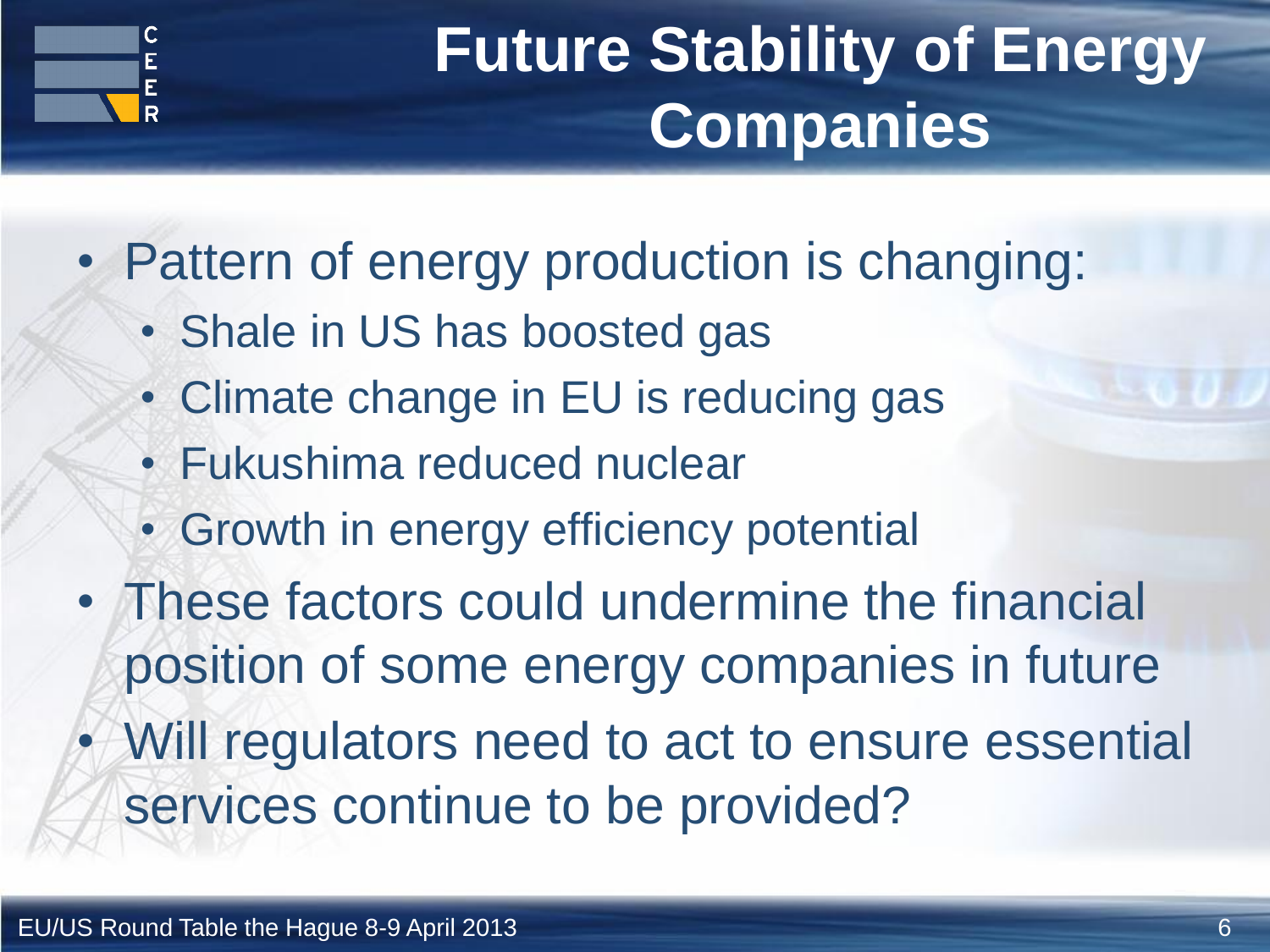

## **Demand Side Impact on the Grid**

- Smart grid technology will facilitate much greater involvement of the demand side
- Smaller customers could benefit financially from agreeing not to consume electricity at peak times thus reducing the impact on them of rising energy prices Should regulators facilitate these changes?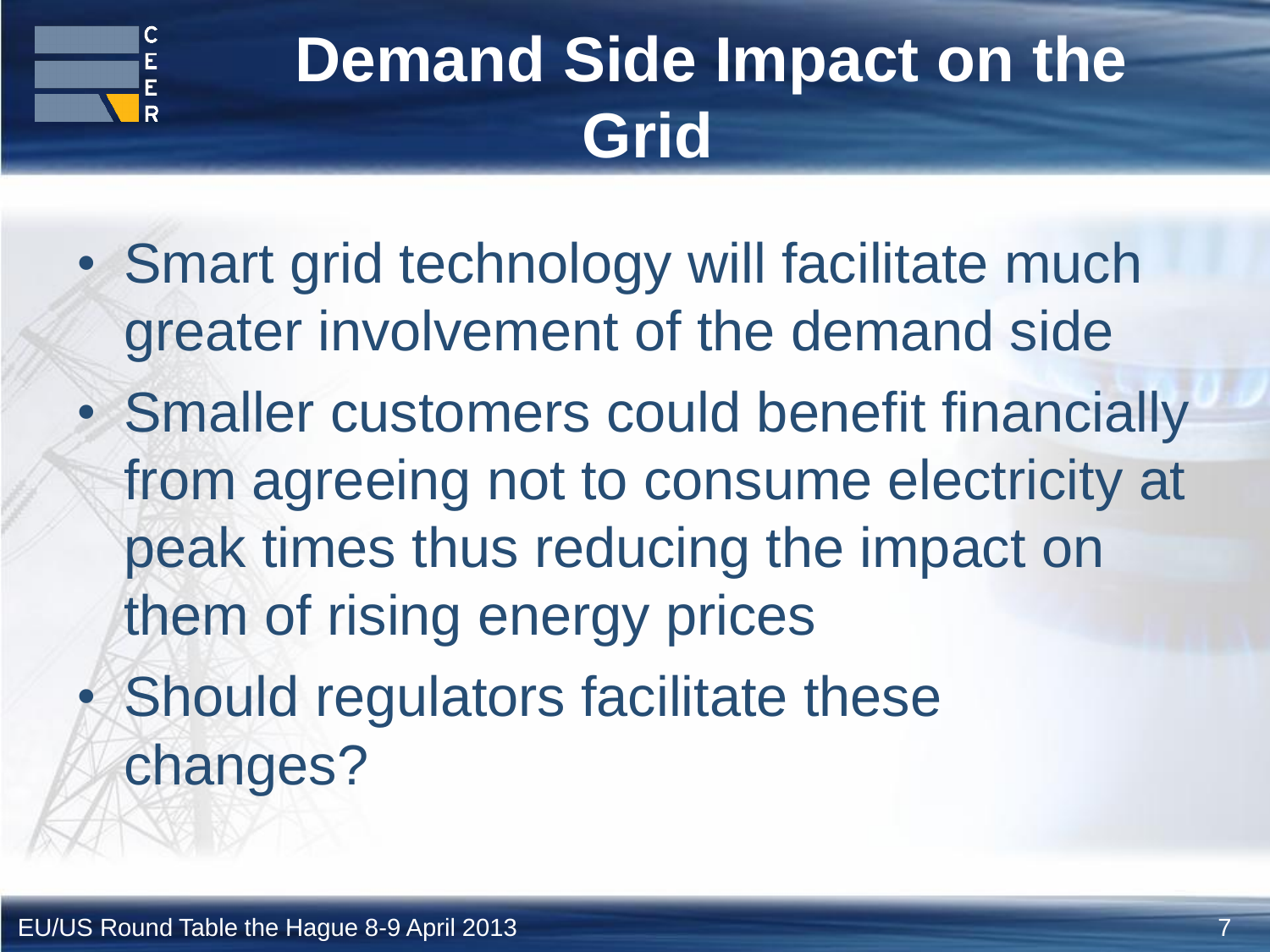

## **Workforce sustainability**

- The workforce in energy is ageing
- Replacement skilled staff are harder to recruit in many countries
- There is a looming problem of skills shortages which could undermine the operation of energy provision
- What should regulators do?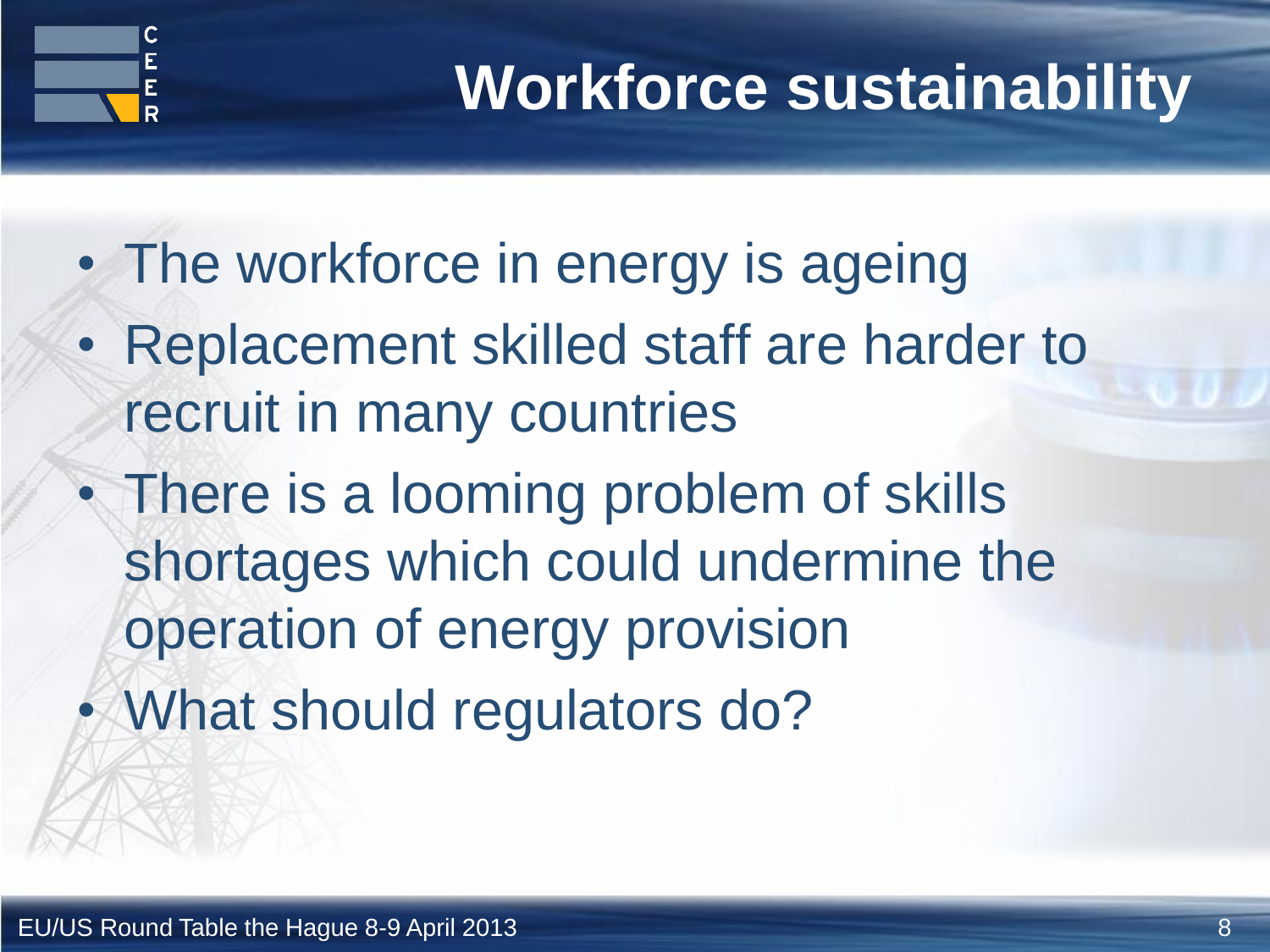

#### **Impact of advanced manufacturing and electrification**

- Commerce and industry is becoming increasingly dependent on high technology in advanced economies
- Hi tech often needs higher quality electricity supplies – stable voltage and secure supply
- But not all users need better quality electricity supplies
- How should regulators balance the economic demands of these hi-tech high value companies against the needs of most consumers? Who should pay?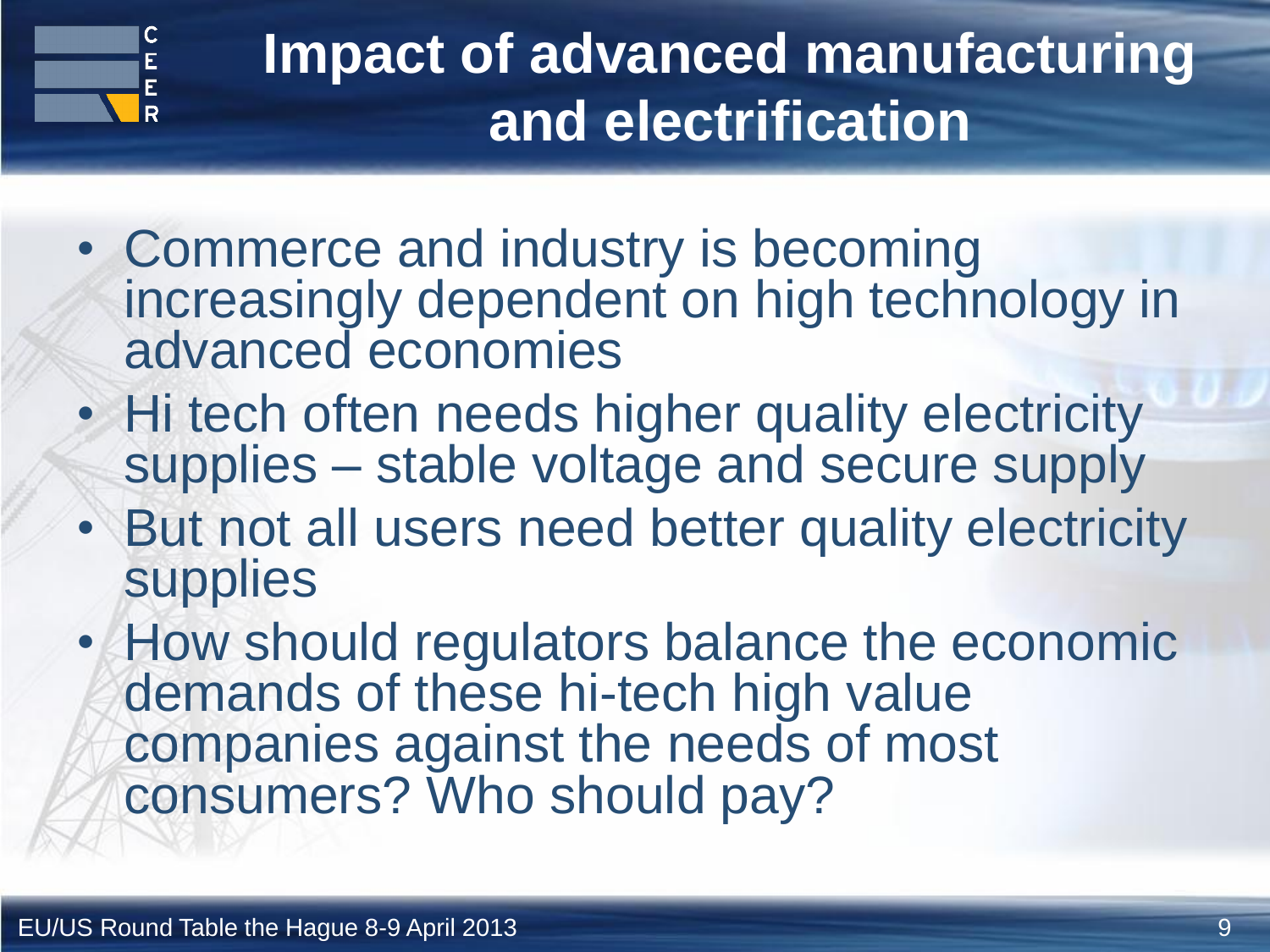

### **Impact of Global Events**

- Recent events have had a major effect on energy markets and energy regulation. E.g:
	- Fukushima
	- Economic growth in Asia
	- Political instability in the Middle East

Are there other world events which we could/should have contingency plans for?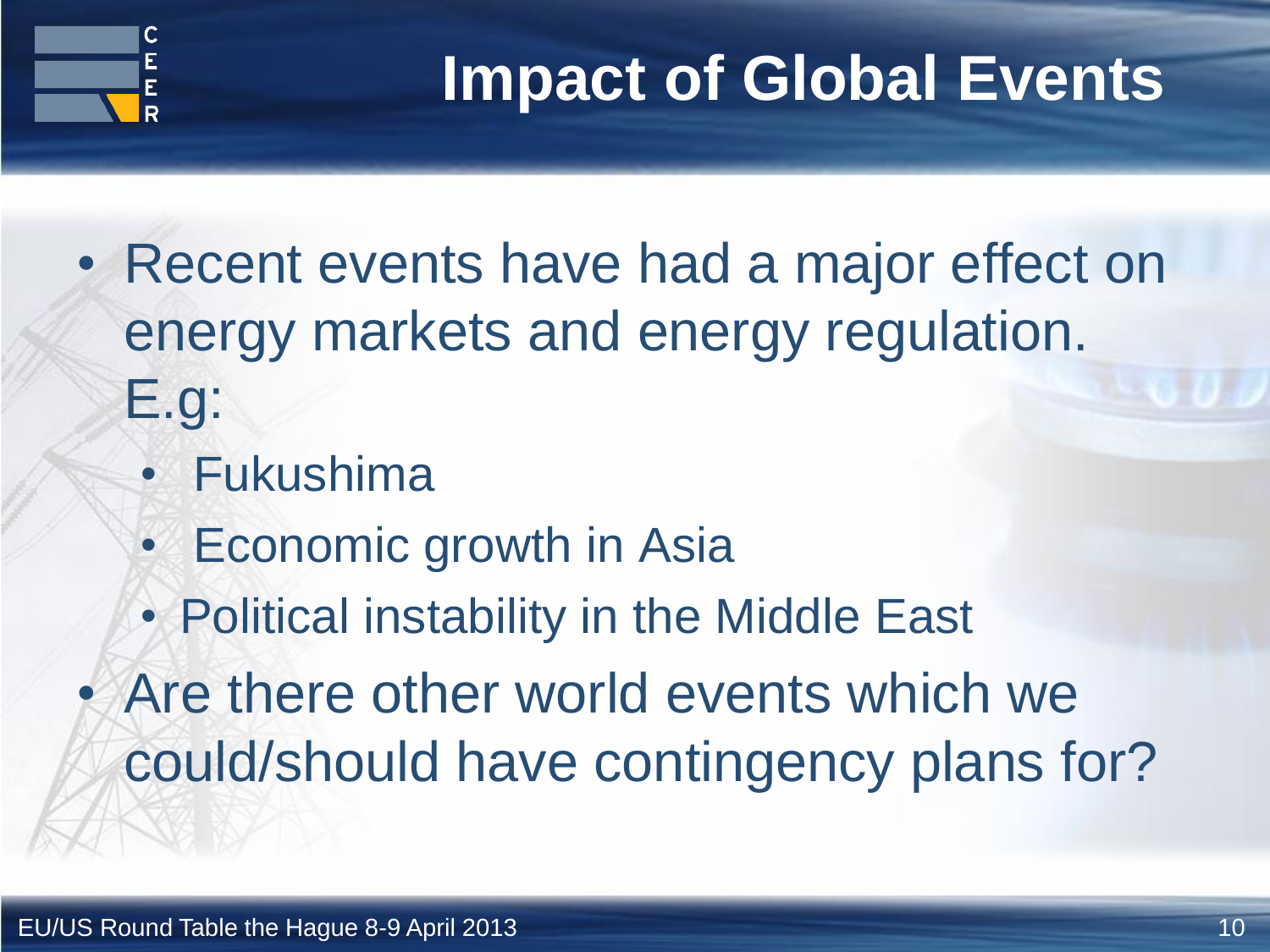



- How should we as regulators take forward identifying and tackling horizon issues?
- Should ICER have a role?